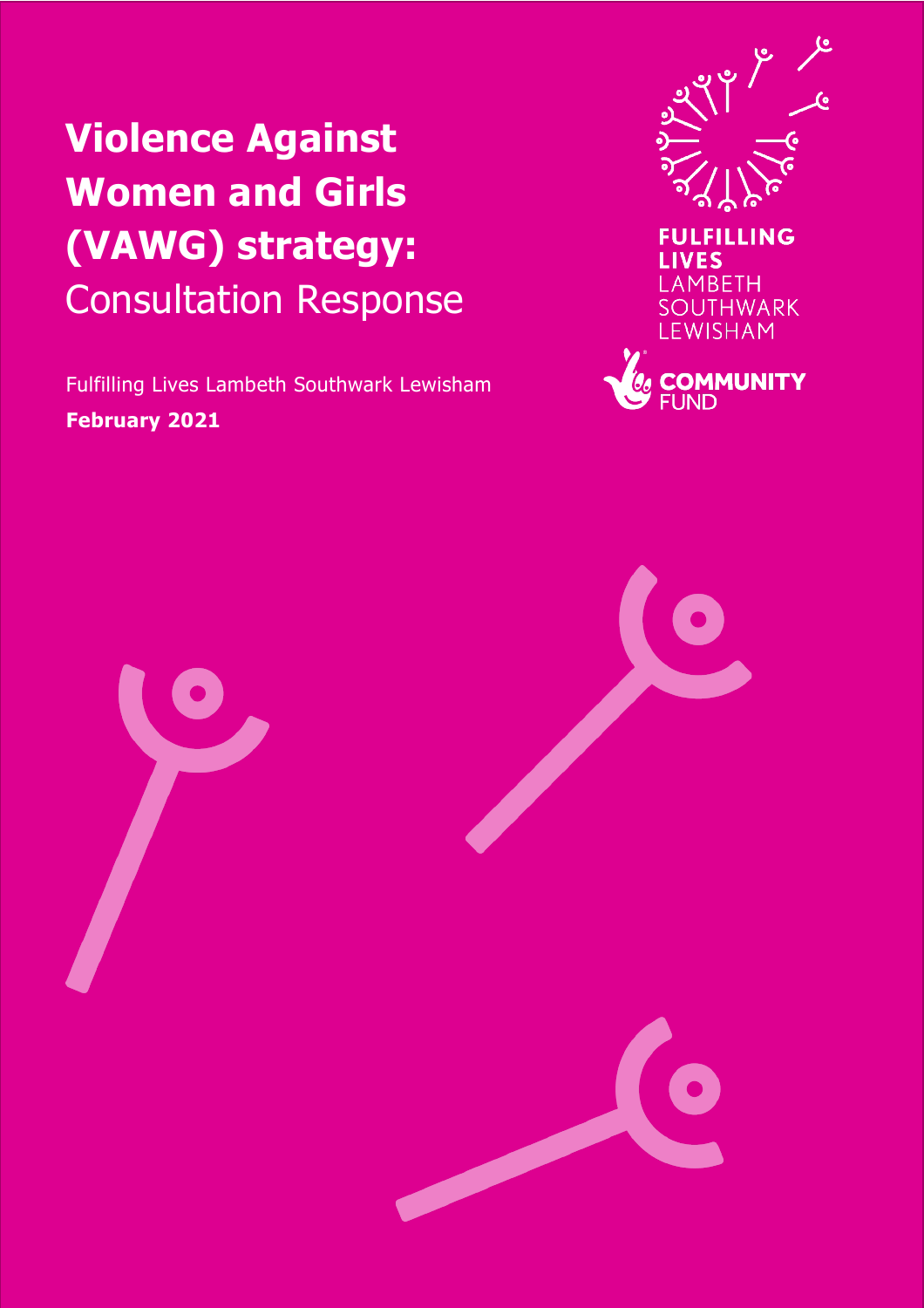

Fulfilling Lives Lambeth, Southwark and Lewisham is funded by The National Lottery Community Fund and is part of the National Fulfilling Lives Programme. This is a £112 million investment over 8 years supporting people who are facing multiple disadvantage; the people we work with have a combination and interconnected needs of mental ill-health, are homeless/or at risk of homelessness, substance use and/or offending histories.

Certitude is the lead agency of the programme, delivering the programme in partnership with Thames Reach and strategic partners; South London and Maudsley NHS Trust and the three boroughs of Lambeth, Southwark and Lewisham.

Our three core aims are:

- Change the lives of people experiencing multiple disadvantage for the better – now and in the future.
- Give equal value to the voices of both the decision makers and the people we support, so that all opinions are heard and respected equally.
- Make an impact on the way individuals are supported by influencing policy and practice, locally and nationally.

If you would like to get in touch you can on:

Website - [fulfillingliveslsl.london](https://fulfillingliveslsl.london/)

Twitter - [@fl\\_lsl](https://twitter.com/FL_LSL?ref_src=twsrc%5Egoogle%7Ctwcamp%5Eserp%7Ctwgr%5Eauthor)

Email - [information@fulfillingliveslsl.london](mailto:information@fulfillingliveslsl.london)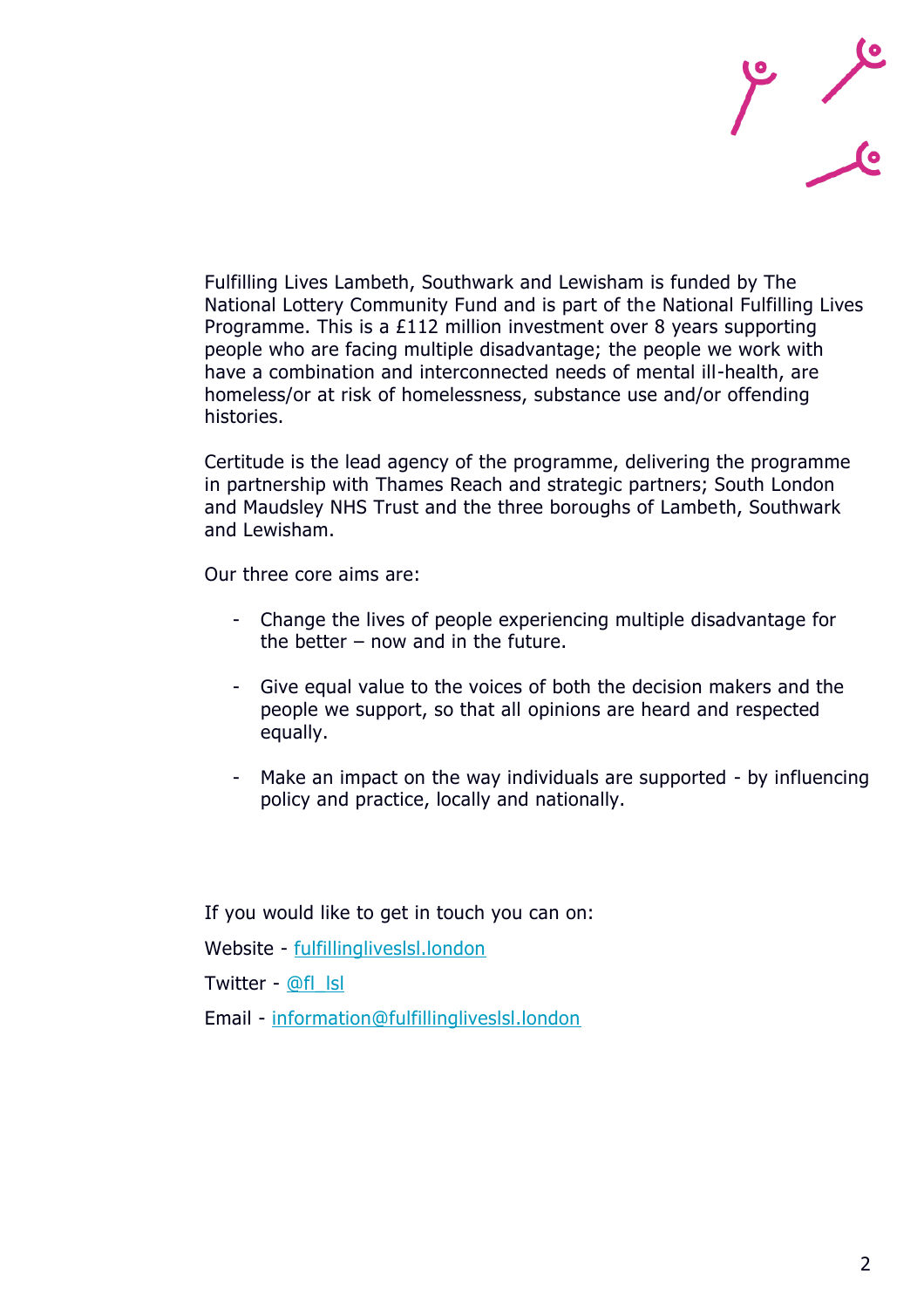# **Introduction**

Fulfilling Lives Lambeth Southwark Lewisham (LSL) work with people experiencing multiple disadvantage, 57% of whom are women. These women experience high levels of domestic abuse, sexual exploitation and violence, alongside drug and alcohol use, poor mental health, experience of the criminal justice system and having children removed from their care. Involvement in sex work, particularly street-based sex work, is high. All women experiencing multiple disadvantage are likely to have experienced gender-based violence because of the impact of and interconnected nature of VAWG, mental ill-health, drug and alcohol use, criminal justice contact and other support needs.

| 24% of the women we are                                                            | 45% of the women are we                                                                                                          |
|------------------------------------------------------------------------------------|----------------------------------------------------------------------------------------------------------------------------------|
| working with have                                                                  | are working with are                                                                                                             |
| reported experiencing                                                              | involved in street-based                                                                                                         |
| violence in a relationship                                                         | sex work                                                                                                                         |
| 76% of the women we are<br>working with are using<br>more than one type of<br>drug | 78% of the women we are<br>working with have<br>hadchildren removed; this<br>amounts to 82 children<br>placed in the care system |

This document provides evidence from women with lived experience of multiple disadvantage and our experience of supporting these women to contribute to the UK Government's Violence Against Women and Girls (VAWG) Call for Evidence to inform the development of the next Tackling VAWG Strategy. It provides a response to the questions asked in the survey relevant to the work delivered by Fulfilling Lives LSL. It focuses on representing the experiences and voices of women involved in street-based sex work because this marginalised and stigmatised group is often not represented in Government policy and strategy and their voice is often not heard.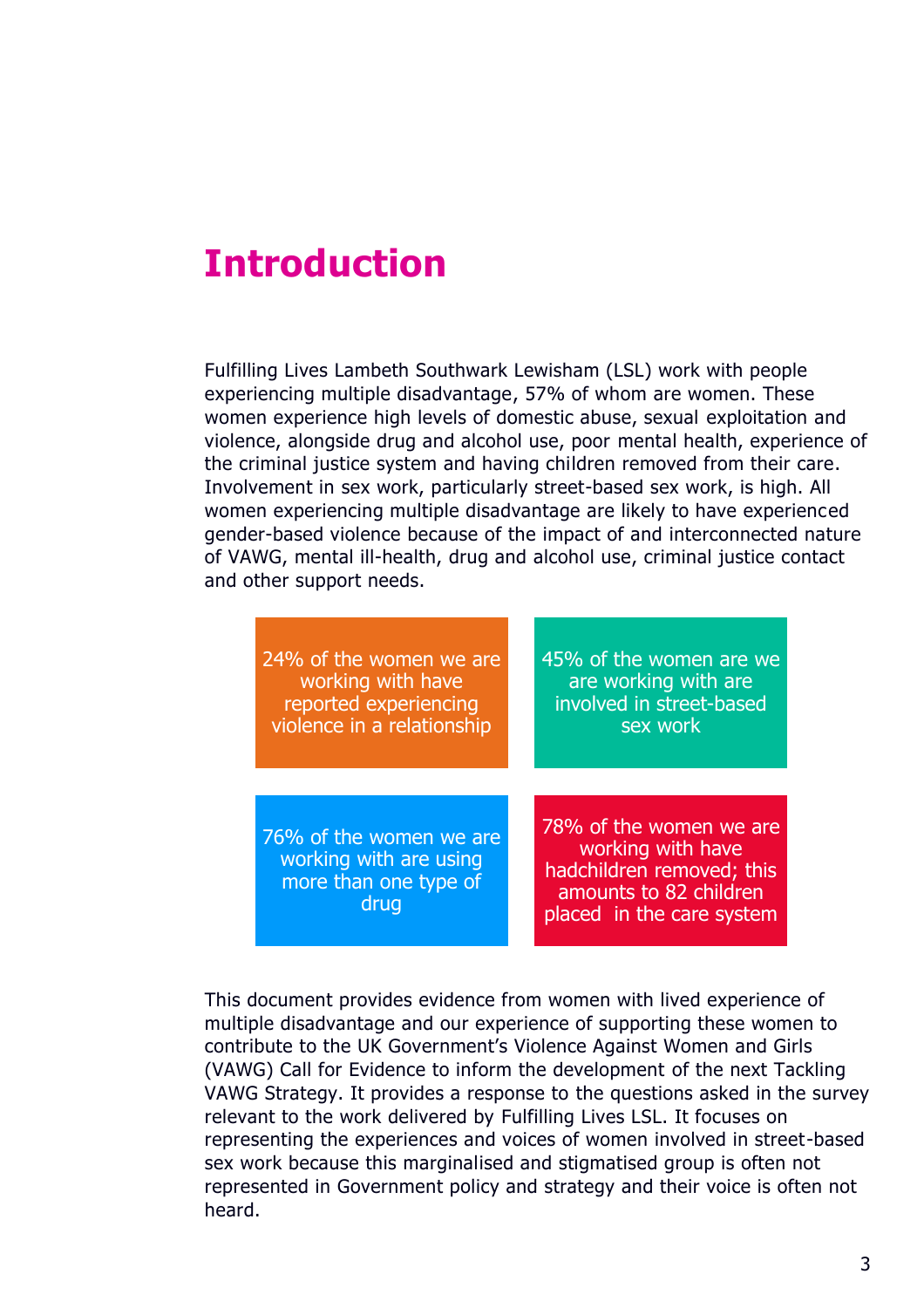## **Types of VAWG**

Women experiencing multiple disadvantage and who are involved in streetbased sex work are especially vulnerable to sexual and gender-based violence. A list of some examples of the physical, sexual and psychological abuse disclosed are below:

Being required to perform a sex act on a dog • Being robbed • Being filmed performing sexual act • Being headbutted by a punter because he wanted his money back – after having done what he asked for and they had agreed on • Having head pushed down whilst performing oral sex • The punter refusing to pay • The punter refusing to leave • The punter refusing to let woman out the car or leave • The punter removing a condom without the woman's consent • Being told by a punter disrespectfully what sexual act he wants her to perform • Being asked to play a child-like role during a sex

"I got raped  $-$  I had to get out the car and this guy was taking me the wrong way he had all these surgical knives on him, I was kidnapped on a couple of occasions"

"I've met with a guy in a hotel who I realised had a gun - the fact that I stayed there and didn't get killed was unbelievable"

act • Raped by a punter • A forced abortion • Hearing a woman being violently sick in a dealer's flat, the dealer having been known to falsely imprison women in his flat and beat them badly • Raped by a known perpetrator • Being hit with a hammer by a dealer • Being assaulted with a wrench by a punter • Being restrained and attacked by a dog resulting in numerous facial injuries • People calling a woman "stinky [name]" for so long she now responds to this as her name • Being banned from local shops • Men giving free drugs to the women and then demanding they go out and earn money or else threaten violence exerting control • Being held at gunpoint by a punter • Someone putting pictures of woman's children around the area with the words "their mother is crack whore" • The women being

pitted against each other sexually and appearance wise by punters • False imprisonment • Broken bones • Being called horrific names on the phone by partner • Being burnt by a dealer • Stranger shouting "crack-whore" at a woman • Someone writing in graffiti "[name] has AIDS" in phone boxes and other places around the area • Being beaten unconscious by a punter who she had stolen money from • Punter/dealer/boyfriend playing psychological games with woman including getting other women to wear her underwear and having sex with other women in front of her • A perpetrator who is known for making women consume his faeces and smearing on their faces • Witnessing another woman involved in prostitution being beaten up with a plank of wood • A punter known to buy drugs for the women before the sex act and then places towels all around the car and wears surgical gloves when committing the assault • Being branded with a tattoo • A video of a woman performing a sexual act being posted online without her permission • Being kicked out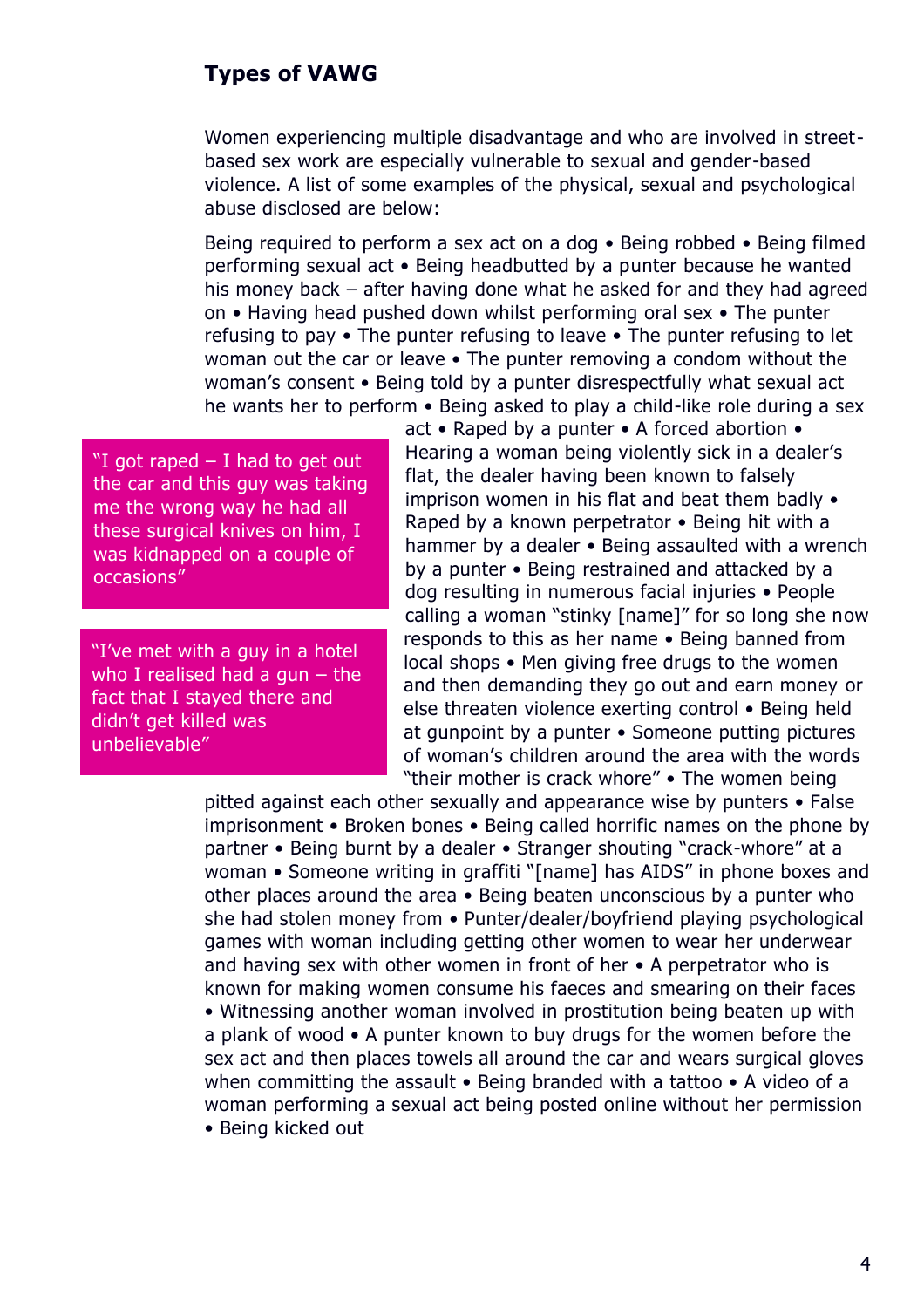#### **Accessing support**

The people we work with often lack trust in services and in the police, which presents a barrier to reporting incidents. There is a perception that the police are not caring or understanding of their situation due to their involvement in the sex industry and use of drugs. This is reflected in the feedback below from women we support.

"The other day there was an incident when I got hit, the police turned up, they found out it was about drugs money, they just took details and left, they couldn't care less"

"I'm on a red alert and they still won't come out for me  $-$  I'm being threatened and they still won't protect me – he's gonna hurt me again before they come out – they just don't care – I have to let him abuse me and hit me and keep him there just for them to take me seriously"

"If you smoke drugs and you call the police they just don't care/ treat you right"

"What will it take for women to get the support we need – a broken face, a broken leg, a death – police don't care about us"

"I won't report to the police, they don't care they just care about their statistics, they just look at us as if we are more paperwork for them"

"I got raped as well and I never reported it…. From the way I heard other women talk about it  $-I$  didn't want to put myself through that."

"The police never even ask you how you are – they just come and take a statement and leave –they act like they don't care"

Services, including VAWG services, are often not able to offer flexibility in terms of when and how to access a service, which is crucial to enable services to engage with this group of women. It can also take time to build trusting relationships with staff which is essential in enabling women to access support and is key in a trauma- and gender-informed approach. Previous negative experiences of services mean that women are often suspicious of services and experience of trauma can impact on the times it takes to form trusted relationships. The support options available for survivors are limited and may not be able to accommodate the aspects of disadvantage experienced by this group such as drug and alcohol use. This means that survivors are excluded from accessing these services.

#### **More support is needed**

We believe that more flexible support should be made available for survivors. We advocate for the importance of trauma- and gender-informed services, that give access to people when they need it. Support should be flexible in terms of access times and locations that suit the individual. Some specialist counselling services have timeframes in which someone must engage following an incident; we believe this should be open-ended.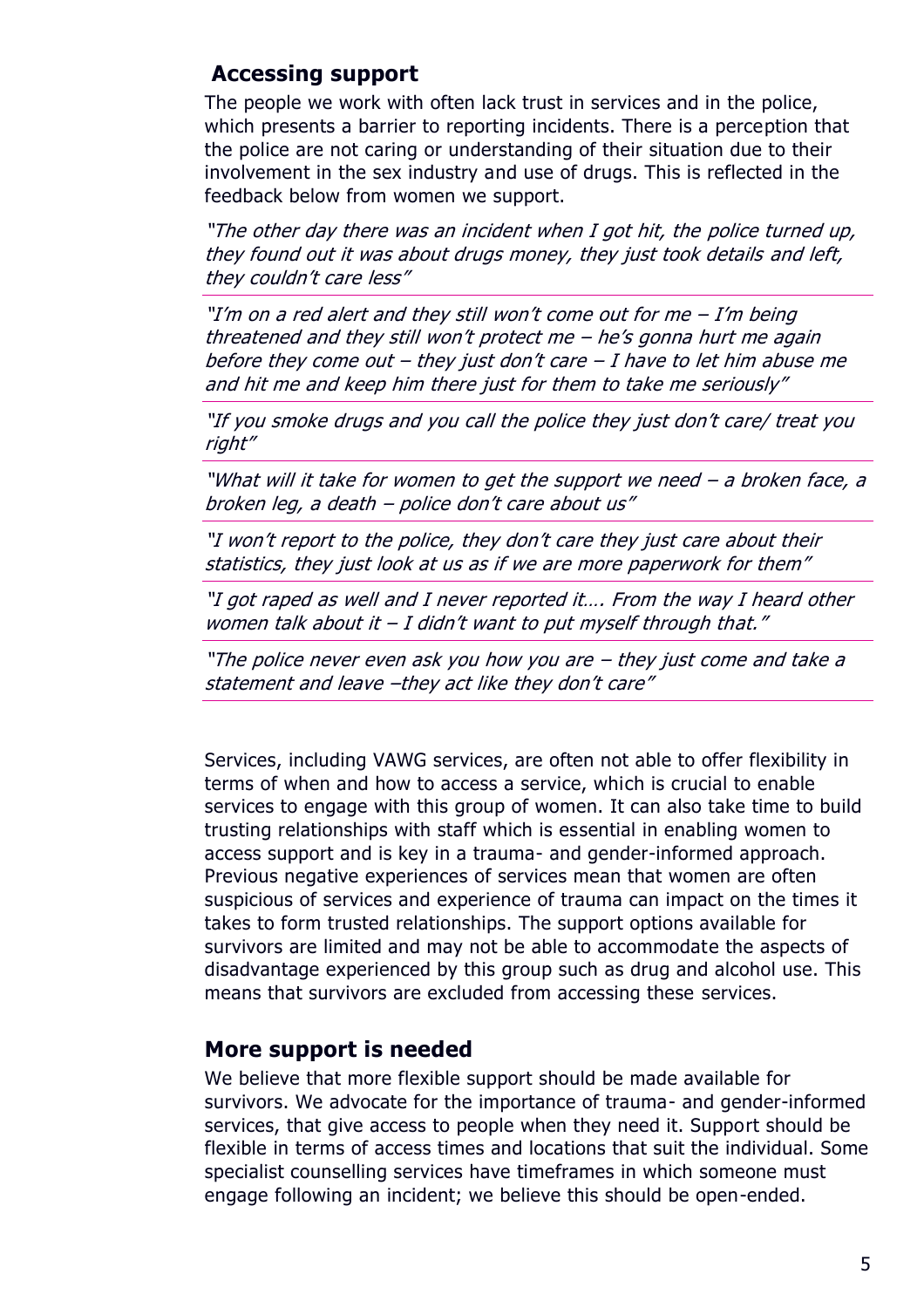"Sometimes you just need to get away from men...this is especially true for women who are involved in prostitution or who are with a guy who beats them up"

"When you go to a place like that [drugs service] its horrible anyway and then if you're a working girl you see people you really don't want to see when you're there...All services should have a women's only space"

All services should have an understanding of VAWG, including recognising the signs, knowing how to ask and where or how to refer. This includes the police. Although the role of the role of police is not to support survivors, but the time is takes between reporting an incident and being offered support is too long. There is a need for police to be trauma-informed as every interaction with the police matters. It is important to have female police officers available for reports of sexual violence or domestic abuse. It is retraumatising for people to repeatedly tell their story, so consideration should be given to the processes around this. Court processes can also be retraumatising and time consuming which can lead people to withdraw their statements. More ISVA (Independent Sexual Violence Advocate) should be available to support people through this process. Both IDVA (Independent Domestic Violence

Advocate) and ISVAs should have specialist training in multiple disadvantage so they are able to offer good quality support to this group.

There should be increased availability of specialist mental health services; specialist support is particularly important for people experience multiple disadvantage.

#### **Sex work and VAWG**

We believe that it is dangerous to label all sex work as VAWG. We also believe the Nordic Model whereby the purchase of sex is criminalised, drives the sex industry further underground making it more dangerous for women. As such, we oppose the Sexual Exploitation Bill 2019-21 that was introduced to the Houses of Commons in December 2020 and will be publishing a response to this soon.

There are different levels of exploitation and kinds of risk associated with different types of sex work and the reasons for doing it, which impacts how likely a person is to report to the police and how likely the police are to take the report seriously.

We recognise the importance of specialist support for people involved in street-base d sex work. If the Government wants to provide options for exiting, this needs to be done in partnership with commissioning of drug

"Already there is desperation and violence – what's going to happen [with a Nordic Model] its going to get worse. There would be more deaths, more unreported crimes"

and alcohol services and housing. Drug and alcohol use is often a factor leading to involvement in sex work so it is essential to address this in order to support people to exit sex work. Housing is also a key barrier for this group. Supported accommodation is often not appropriate and other residents can harass or exploit vulnerable women, and women sleep in crack houses or stay with punters or abusive boyfriends as an alternative.